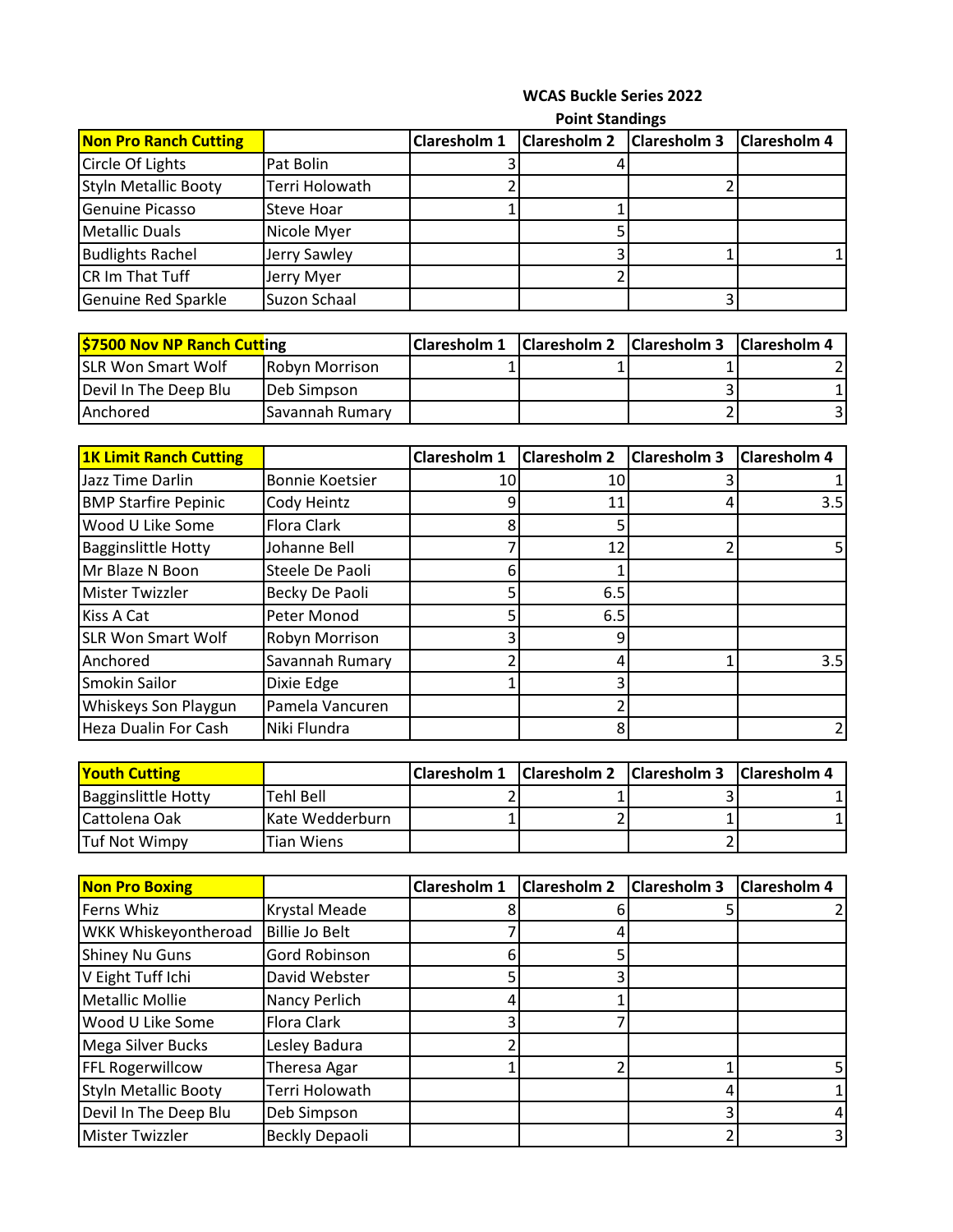| <b>Limited Non Pro Boxing</b> |                        | Claresholm 1    | <b>Claresholm 2</b> | <b>Claresholm 3</b> | <b>Claresholm 4</b> |
|-------------------------------|------------------------|-----------------|---------------------|---------------------|---------------------|
| <b>Mister Twizzler</b>        | Becky De Paoli         | 11              |                     |                     |                     |
| <b>Gin With A LilTwist</b>    | Leanne Lote            | 10 <sub>l</sub> |                     |                     |                     |
| Cee Le Boon                   | jackie Burns           | 9               |                     |                     |                     |
| Jazz Time Darlin              | <b>Bonnie Koetsier</b> | 8               | 8                   |                     |                     |
| MM Whimpys Boonlight          | Jaime Lutz             |                 |                     |                     |                     |
| <b>Haidas Genuine Peppy</b>   | Nicole Smith           | 6.5             | 6                   |                     |                     |
| Smartest Lena Dust            | <b>Taylor Strome</b>   | 6.5             |                     |                     |                     |
| Inwhizable Missdaisy          | Sylvia Bullock         |                 |                     |                     |                     |
| V Eight Tuff Ichi             | David Webster          |                 | 10                  |                     |                     |
| Titan Jac                     | Jessica Slot           |                 | q                   |                     |                     |
| Yahoo Casino Royalle          | Jacquie McArthur       |                 |                     |                     |                     |
| <b>Bizzy Boon</b>             | Darquise Beauchesne    |                 |                     |                     | 6                   |

| <b>Ranch Hand Boxing</b> |                         | Claresholm 1 | <b>Claresholm 2</b> | <b>Claresholm 3</b> | <b>Claresholm 4</b> |
|--------------------------|-------------------------|--------------|---------------------|---------------------|---------------------|
| <b>Budlights Rachel</b>  | Jerry Sawley            |              |                     |                     |                     |
| Misters Dual Queen       | Hanna Bedard            |              |                     |                     |                     |
| Madam Justice Pepto      | Marilyn Anderson        |              |                     |                     |                     |
| My Little Lucinda        | Karen Marotz            |              |                     |                     |                     |
| Madeespeciallyflashy     | Shaelynn Enders         |              |                     |                     |                     |
| Delaney Rey              | <b>Scott Cressman</b>   |              |                     |                     |                     |
| Smartlittlepeppyroya     | Chelsea Cunningham      |              |                     |                     |                     |
| Lil Rey Of Hope          | Leanne Cressman         |              |                     |                     |                     |
| Nu Cash R Chex           | <b>Richard Atchison</b> |              |                     |                     |                     |

| <b>Buckaroo Boxing</b>    |                        | Claresholm 1   Claresholm 2   Claresholm 3   Claresholm 4 |  |  |
|---------------------------|------------------------|-----------------------------------------------------------|--|--|
| Miss Bingo Acre           | <b>IBrooklyn Smith</b> |                                                           |  |  |
| <b>Bagginslittlehotty</b> | Tehl Bell              |                                                           |  |  |

| <b>Box Drive</b>                |                    | Claresholm 1   Claresholm 2   Claresholm 3 |  | <b>Claresholm 4</b> |
|---------------------------------|--------------------|--------------------------------------------|--|---------------------|
| <b>Gin With A LilTwist</b>      | Leanne Lote        |                                            |  |                     |
| Titan Jac                       | Jessica Slot       |                                            |  |                     |
| Yahoo Casino Royalle            | Jacquie McArthur   |                                            |  |                     |
| MM Whimpys Boonlight Jaime Lutz |                    |                                            |  |                     |
| <b>Wanna Talk Money</b>         | <b>Ginny Monod</b> |                                            |  |                     |

| <b>Youth Boxing 18 &amp; under</b> |                        | <b>Claresholm 1</b> | <b>Claresholm 2 Claresholm 3</b> | <b>Claresholm 4</b> |
|------------------------------------|------------------------|---------------------|----------------------------------|---------------------|
| Peppermint Patty                   | <b>Serenity Enders</b> |                     |                                  |                     |
| Misters Dual Queen                 | Hanna Bedard           |                     |                                  |                     |
| <b>BSF Sophisticated Me</b>        | Soleil Seitz           |                     |                                  |                     |
| Senor Spot                         | Mia Marsh              |                     |                                  |                     |
| Tuf Not Wimpy                      | Tian Wiens             |                     |                                  |                     |

| <b>Youth Boxing 13 &amp; Under</b> |                 | Claresholm 1   Claresholm 2   Claresholm 3   Claresholm 4 |  |  |
|------------------------------------|-----------------|-----------------------------------------------------------|--|--|
| Coasting The Stars                 | Wavlon McArthur |                                                           |  |  |
| Metallic Duals                     | Lara Mver       |                                                           |  |  |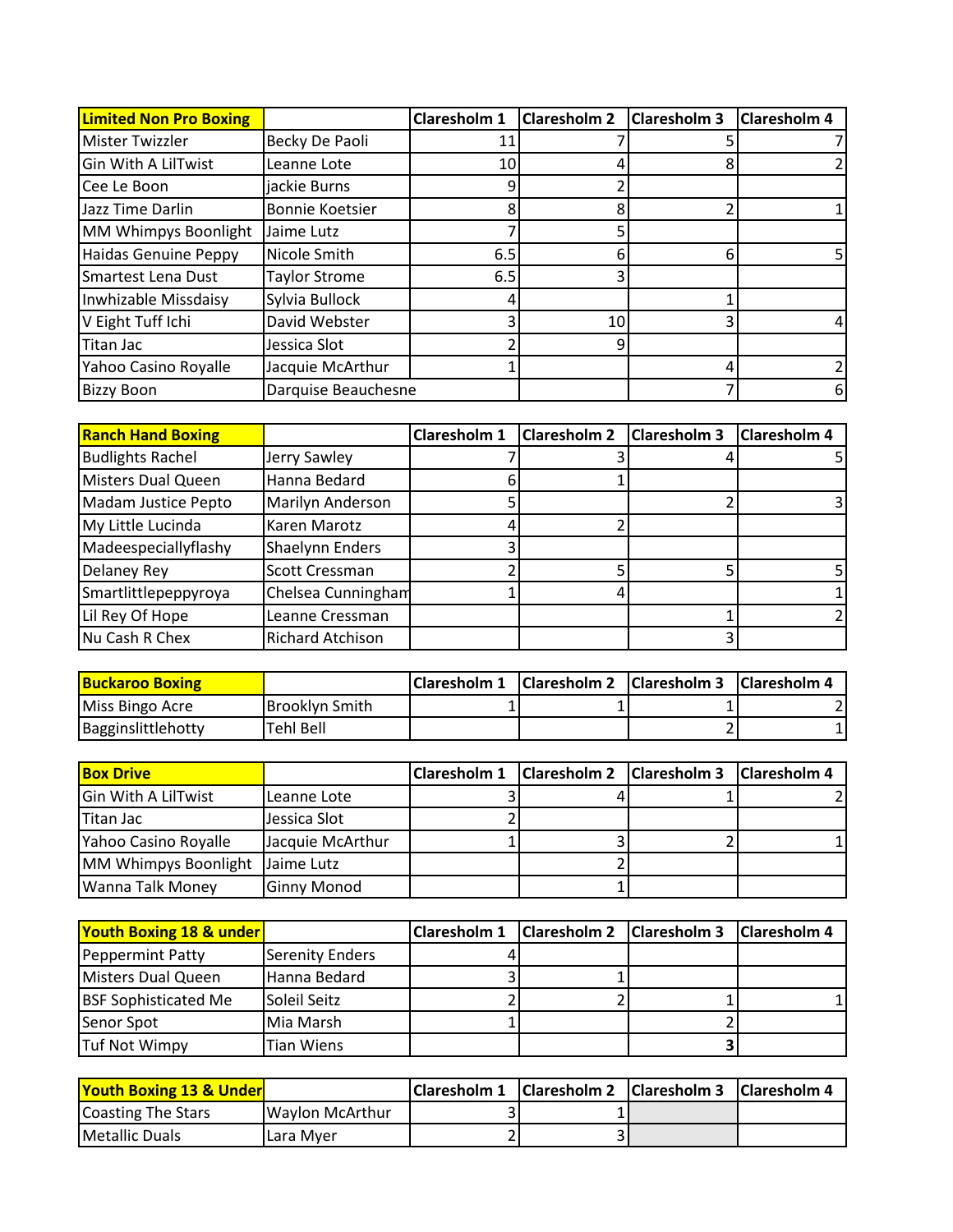| Smart Black Royale | Mver<br>Tavlor |  |  |
|--------------------|----------------|--|--|
|                    |                |  |  |

| <b>Youth Cow Horse</b> |                    | Claresholm 1   Claresholm 2   Claresholm 3   Claresholm 4 |  |  |
|------------------------|--------------------|-----------------------------------------------------------|--|--|
| Jacs Classy Boy        | IKate Wedderburn   |                                                           |  |  |
| Peppermint Patty       | Serenity Enders    |                                                           |  |  |
| <b>High Suspense</b>   | <b>IElla Davis</b> |                                                           |  |  |

| Non Pro Snaffle Bit / Hack  |                     | Claresholm 1   Claresholm 2   Claresholm 3   Claresholm 4 |  |
|-----------------------------|---------------------|-----------------------------------------------------------|--|
| Genuine Red Sparkle         | Suzon Schaal        |                                                           |  |
| <b>BMP Starfire Pepinic</b> | Cody Heintz         |                                                           |  |
| Duck Duck Dually            | Savannah Rumary     |                                                           |  |
| <b>IMr Blaze N Boon</b>     | ISteele De Paoli    |                                                           |  |
| One Fine Maestro            | <b>Mark Parsons</b> |                                                           |  |

| <b>Non Pro Bridle</b>       |                     | <b>Claresholm 1</b> | <b>Claresholm 2</b> | Claresholm 3 | <b>Claresholm 4</b> |
|-----------------------------|---------------------|---------------------|---------------------|--------------|---------------------|
| <b>Metalllic Duals</b>      | Nicole Myer         |                     |                     |              |                     |
| Circle Of Lights            | Pat Bolin           |                     |                     |              |                     |
| Reycee Chic                 | <b>Ron Mathison</b> |                     |                     |              |                     |
| Smart Black Royale          | Jerry Myer          |                     |                     |              |                     |
| <b>Maximum San Master</b>   | <b>Steve Hoar</b>   |                     |                     |              |                     |
| <b>High Powered Pepto</b>   | Jett Smith          |                     |                     |              |                     |
| <b>Styln Metallic Booty</b> | Terri Holowath      |                     |                     |              |                     |
| Mates Irish Hickory         | Lorne Bodell        |                     |                     |              |                     |
| <b>Wright Acres</b>         | Randi McCook        |                     |                     |              |                     |

| <b>\$7500 Limit NP Bridle</b> |                          | Claresholm 1 Claresholm 2 Claresholm 3 Claresholm 4 |  |  |
|-------------------------------|--------------------------|-----------------------------------------------------|--|--|
| Hick A Cat                    | <b>IClaire MacMillan</b> |                                                     |  |  |
| <b>IPica Bommernic</b>        | <b>Cathy Spencer</b>     |                                                     |  |  |
| <b>SLR Won Smart Wolf</b>     | <b>IRobyn Morrison</b>   |                                                     |  |  |

| <b>Select NP Bridle</b> |                       | <b>Claresholm 1</b> | <b>Claresholm 2</b> Claresholm 3 Claresholm 4 |  |
|-------------------------|-----------------------|---------------------|-----------------------------------------------|--|
| Circle of Lights        | IPat Bolin            | <u>.</u>            |                                               |  |
| <b>IPica Bommernic</b>  | <b>ICathy Spencer</b> |                     |                                               |  |

| <b>Non Pro Two Rein</b> |                      | Claresholm 1   Claresholm 2   Claresholm 3   Claresholm 4 |  |  |
|-------------------------|----------------------|-----------------------------------------------------------|--|--|
| Son Of A Sweet Shine    | <b>IRandi McCook</b> |                                                           |  |  |
| ICattolena Oak          | IKate Wedderburn     |                                                           |  |  |

| <b>2K Limit</b>         |                    | <b>Claresholm 1</b> | Claresholm 2   Claresholm 3 |     | <b>Claresholm 4</b> |
|-------------------------|--------------------|---------------------|-----------------------------|-----|---------------------|
| Baraka Lights           | Johanne Bell       | 121                 | 8.5                         |     |                     |
| <b>Text Him</b>         | Collin Stochmanski | 11                  | 11                          |     | 6                   |
| Cee Le Boon             | jackie Burns       | 10                  | 6.5                         |     |                     |
| Nicatini                | Don Burkinshaw     |                     |                             | 1.5 |                     |
| Smokin Sailor           | Dixie Edge         | 8                   | 6.5                         |     |                     |
| <b>Tuf Not Wimpy</b>    | <b>Tian Wiens</b>  |                     |                             |     |                     |
| <b>BSF Scratchnsilk</b> | Jennifer Soltys    | h                   |                             |     |                     |
| Sindicat Women          | Kayleigh Albrecht  |                     |                             |     |                     |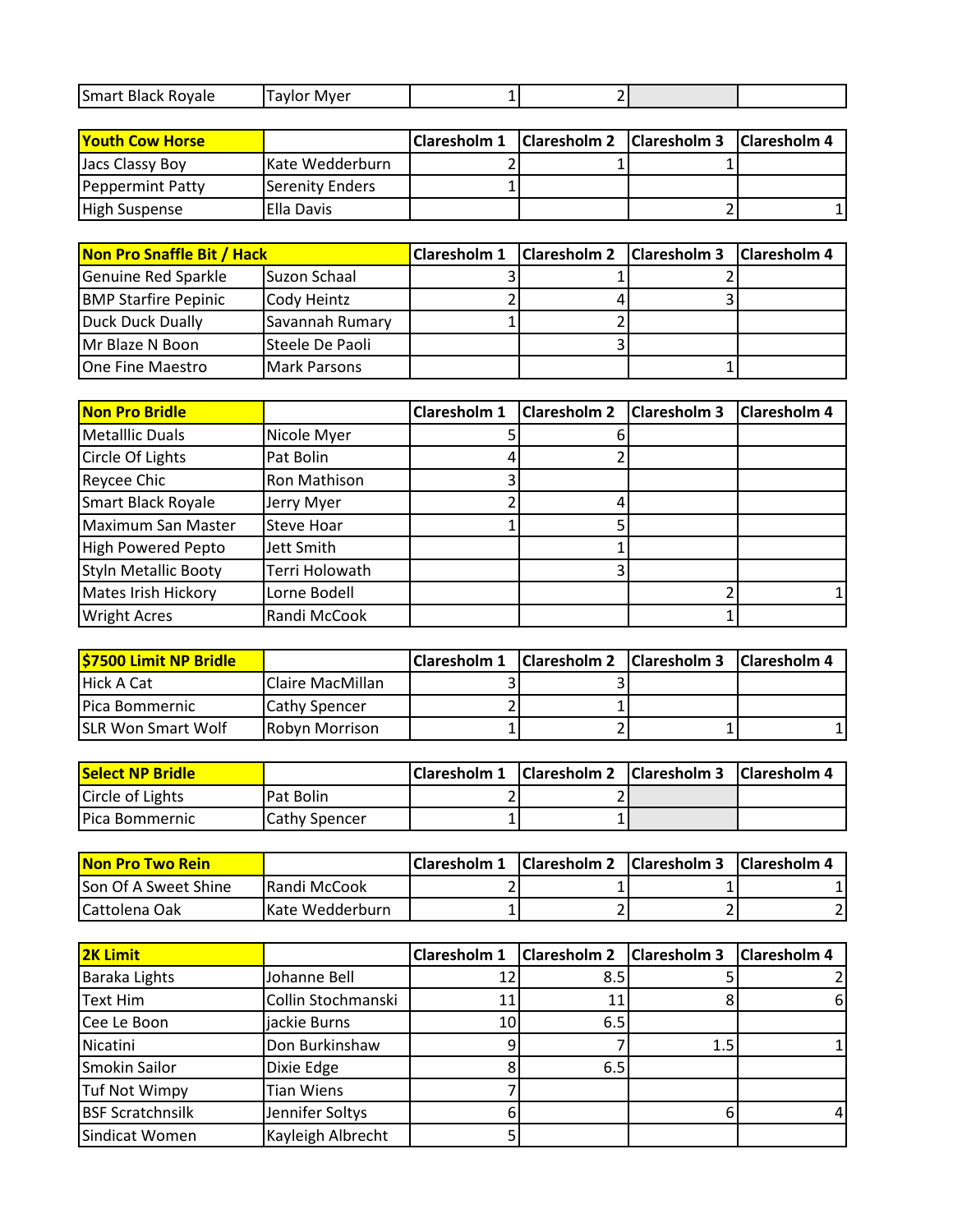| Leopards Choice       | Liam O'Brien       | 10  |     |  |
|-----------------------|--------------------|-----|-----|--|
| Kiss A Cat            | Peter Monod        |     |     |  |
| <b>Shiney Nu Guns</b> | Gord Robinson      |     |     |  |
| Smartlittlepeppyroya  | Chelsea Cunningham |     |     |  |
| Heza Dualin For Cash  | Niki Flundra       | 8.5 |     |  |
| Whiskey Son Playgun   | Pam Vancuren       |     |     |  |
| Inwhizable Miss Daisy | Dakota Burnett     |     |     |  |
| Yahoo Ricochet        | Anna Petrova       |     | 1.5 |  |
| <b>Tuf Not Wimpy</b>  | Tian Wiens         |     |     |  |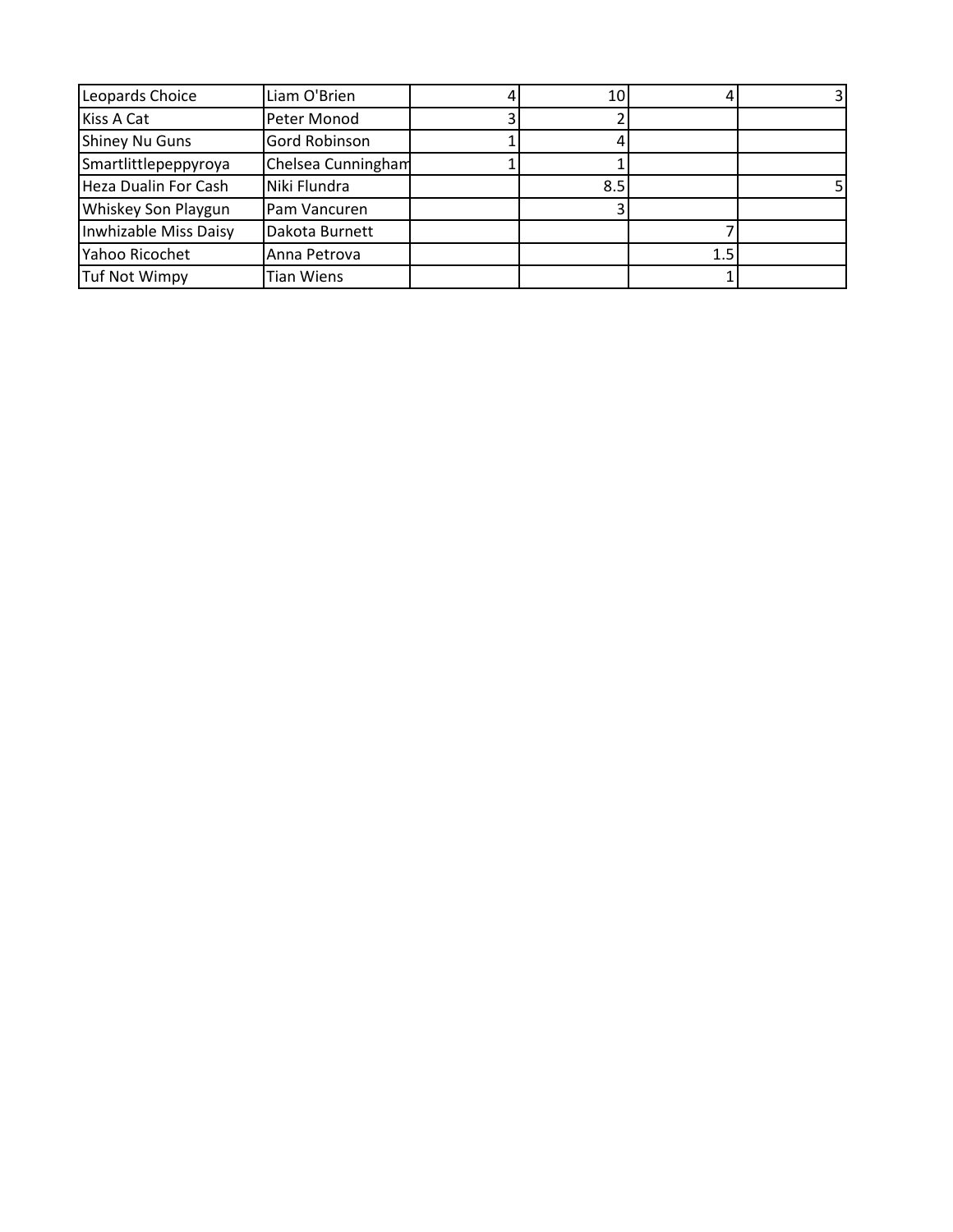| Claresholm 5 Claresholm 6 Total |   |
|---------------------------------|---|
|                                 |   |
|                                 |   |
|                                 | 2 |
|                                 |   |
|                                 |   |
|                                 | 2 |
|                                 |   |

| Claresholm 5   Claresholm 6   Total |  |
|-------------------------------------|--|
|                                     |  |
|                                     |  |
|                                     |  |

| <b>Claresholm 5</b> | <b>Claresholm 6</b> | <b>Total</b> |
|---------------------|---------------------|--------------|
|                     |                     | 24           |
|                     |                     | 27.5         |
|                     |                     | 13           |
|                     |                     | 26           |
|                     |                     | 7            |
|                     |                     | 11.5         |
|                     |                     | 11.5         |
|                     |                     | 12           |
|                     |                     | 10.5         |
|                     |                     | 4            |
|                     |                     | $\mathbf{2}$ |
|                     |                     | 10           |

| Claresholm 5   Claresholm 6   Total |  |
|-------------------------------------|--|
|                                     |  |
|                                     |  |
|                                     |  |

| Claresholm 5 Claresholm 6 | Total |
|---------------------------|-------|
|                           | 21    |
|                           | 11    |
|                           | 11    |
|                           | 8     |
|                           | 5     |
|                           | 10    |
|                           | 2     |
|                           | 9     |
|                           | 5     |
|                           | 7     |
|                           | 5     |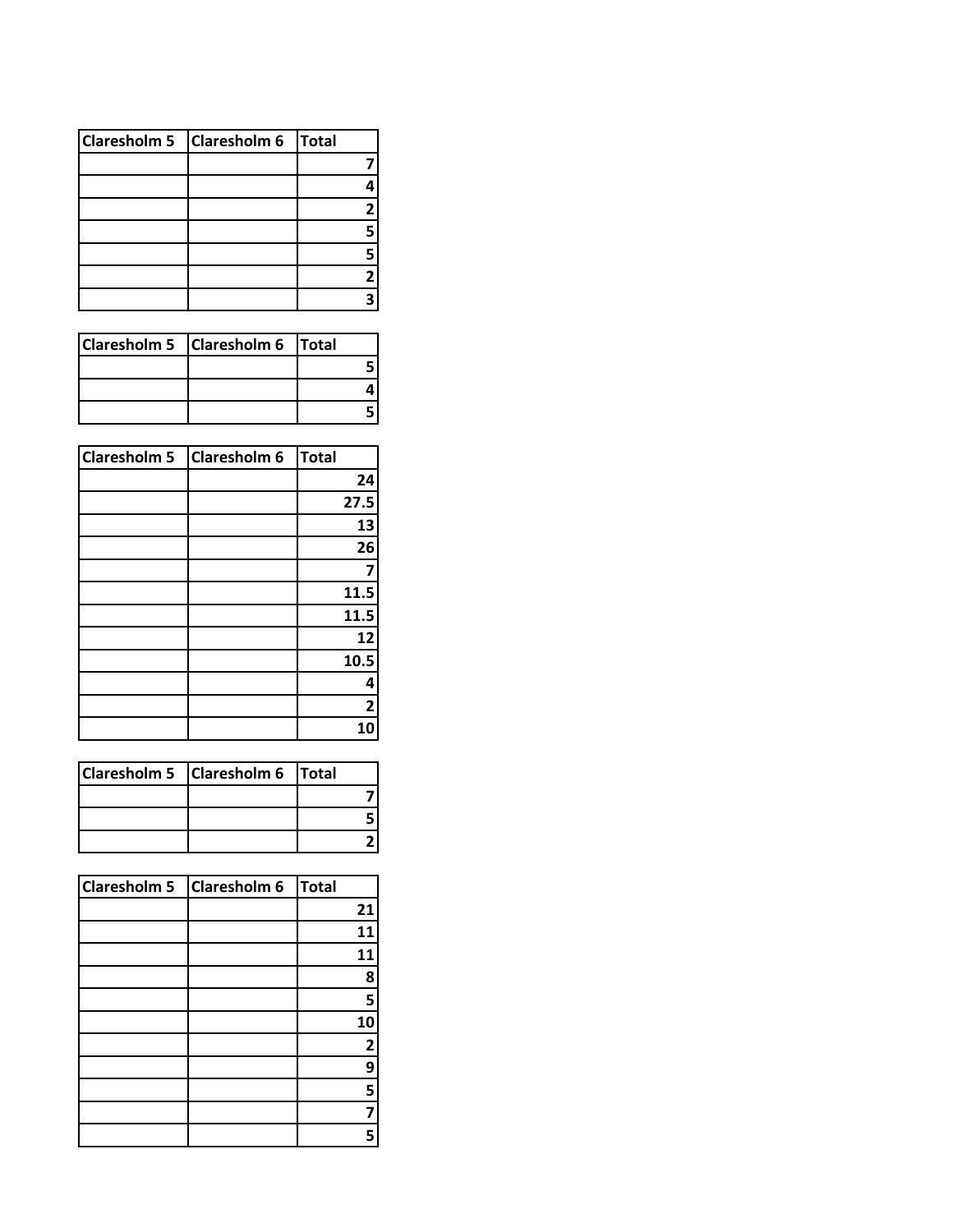| <b>Claresholm 5</b> | Claresholm 6 | <b>Total</b> |
|---------------------|--------------|--------------|
|                     |              | 30           |
|                     |              | 24           |
|                     |              | 11           |
|                     |              | 19           |
|                     |              | 12           |
|                     |              | 23.5         |
|                     |              | 9.5          |
|                     |              | 5            |
|                     |              | 20           |
|                     |              | 11           |
|                     |              |              |
|                     |              | 13           |

| Claresholm 5 Claresholm 6 | Total |
|---------------------------|-------|
|                           | 19    |
|                           |       |
|                           | 10    |
|                           | 6     |
|                           | 3     |
|                           | 17    |
|                           | 6     |
|                           | 3     |
|                           | 3     |

| Claresholm 5 Claresholm 6 Total |  |  |
|---------------------------------|--|--|
|                                 |  |  |
|                                 |  |  |

| Claresholm 5   Claresholm 6   Total |     |
|-------------------------------------|-----|
|                                     | 1 Λ |
|                                     |     |
|                                     |     |
|                                     |     |
|                                     |     |

| Claresholm 5   Claresholm 6   Total |  |
|-------------------------------------|--|
|                                     |  |
|                                     |  |
|                                     |  |
|                                     |  |
|                                     |  |

| Claresholm 5   Claresholm 6   Total |  |  |
|-------------------------------------|--|--|
|                                     |  |  |
|                                     |  |  |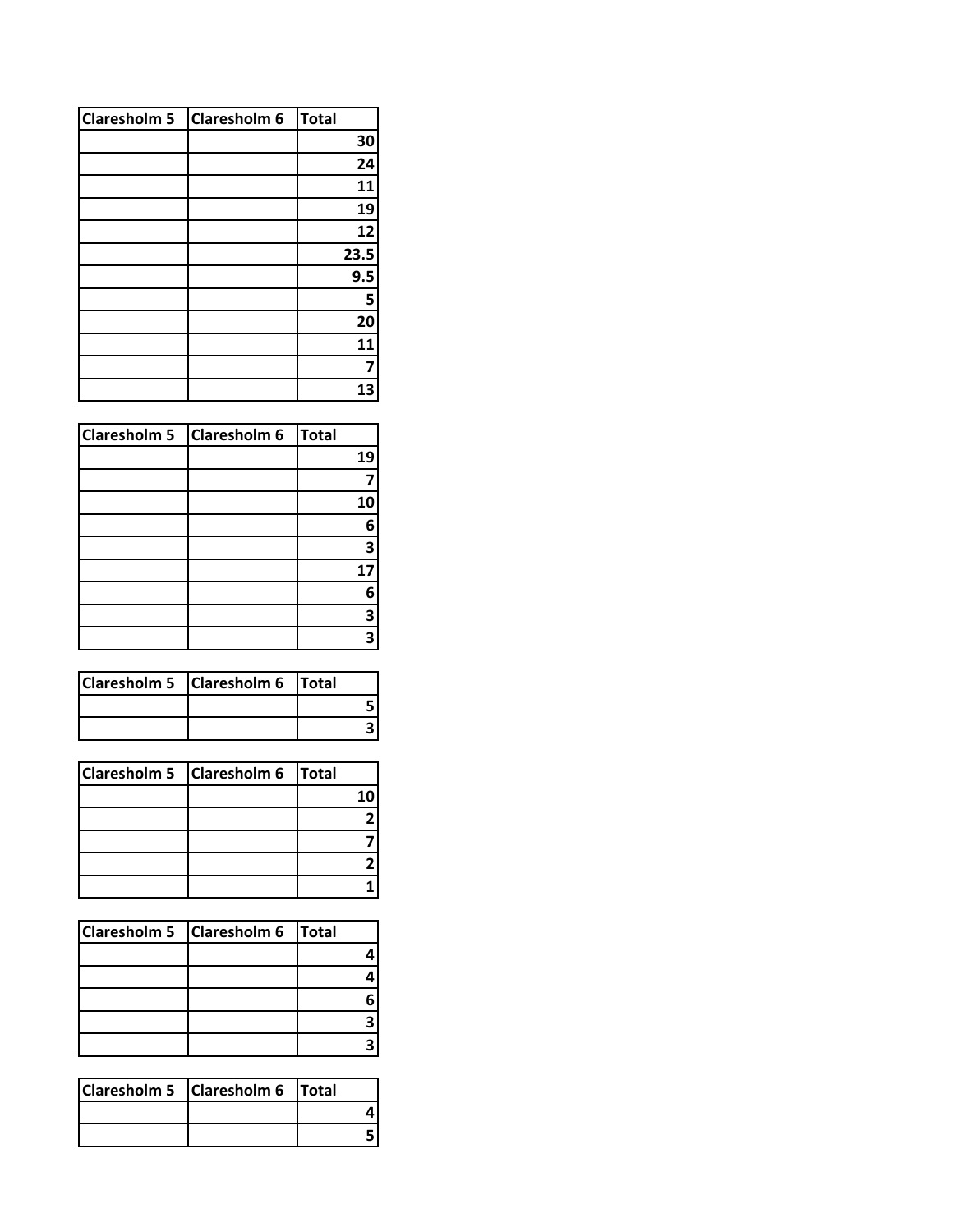| Claresholm 5 Claresholm 6 Total |  |
|---------------------------------|--|
|                                 |  |
|                                 |  |
|                                 |  |

| Claresholm 5   Claresholm 6   Total |  |
|-------------------------------------|--|
|                                     |  |
|                                     |  |
|                                     |  |
|                                     |  |
|                                     |  |

| Claresholm 5 Claresholm 6 | Total |
|---------------------------|-------|
|                           | 11    |
|                           | 6     |
|                           | 3     |
|                           | 6     |
|                           | 6     |
|                           | 1     |
|                           | 3     |
|                           | 3     |
|                           |       |

| Claresholm 5 Claresholm 6 Total |  |
|---------------------------------|--|
|                                 |  |
|                                 |  |
|                                 |  |

| Claresholm 5   Claresholm 6   Total |  |
|-------------------------------------|--|
|                                     |  |
|                                     |  |

| Claresholm 5 Claresholm 6 Total |  |
|---------------------------------|--|
|                                 |  |
|                                 |  |

| <b>Claresholm 5</b> | <b>Claresholm 6</b> | Total |    |
|---------------------|---------------------|-------|----|
|                     |                     | 27.5  |    |
|                     |                     |       | 36 |
|                     |                     | 16.5  |    |
|                     |                     | 18.5  |    |
|                     |                     | 14.5  |    |
|                     |                     |       |    |
|                     |                     |       | 16 |
|                     |                     |       |    |